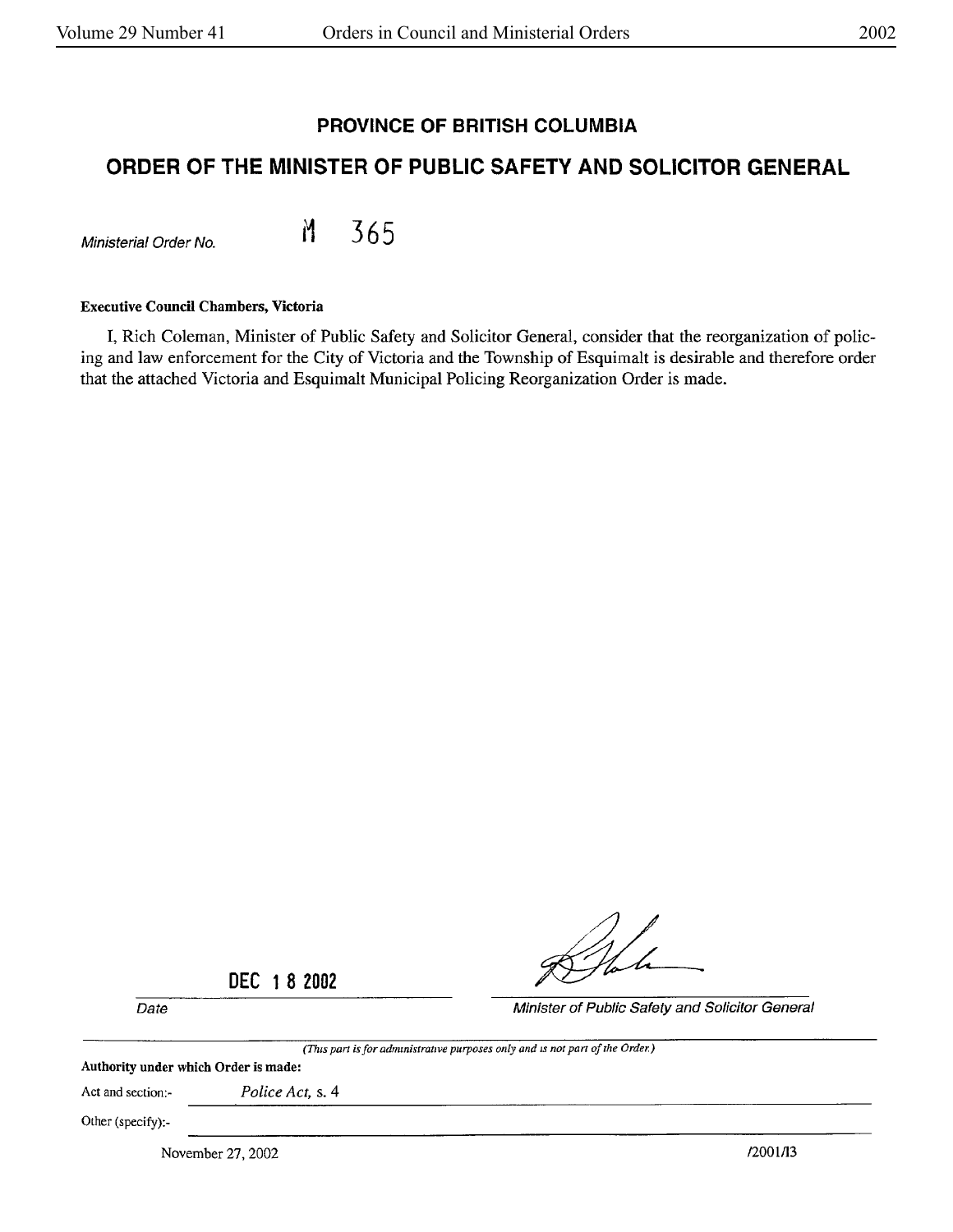# **VICTORIA AND ESQUIMALT MUNICIPAL POLICING REORGANIZATION ORDER**

### **Definitions**

- **1** In this order:
	- **''amalgamated board"** means the municipal police board established by section  $3(1)$ ;
	- **''amalgamated department''** means the municipal police department established by section 5 (2).

#### **Policing and law enforcement for Victoria and Esquimalt**

2 Policing and law enforcement in the City of Victoria and the Township of Esquimalt must be reorganized in accordance with this order.

### **Amalgamated board established**

- 3 (1) An amalgamated board is established consisting of the following members:
	- (a) the mayor of the City of Victoria;
	- (b) the mayor the Township of Esquimalt;
	- (c) a member appointed by the council of the City of Victoria;
	- (d) a member appointed by the council of the Township of Esquimalt;
	- (e) five members appointed by the Lieutenant Governor in Council.
	- (2) The chair of the amalgamated board is the Mayor of Victoria.
	- (3) The vice chair of the amalgamated board is the Mayor of the Township of Esquimalt.
	- ( 4) If the chair of the amalgamated board is absent or unable to act, the vice chair of the amalgamated board may perform the powers and functions, and has the duties of the chair of the amalgamated board.
	- (5) If both the chair of the amalgamated board and the vice chair of the amalgamated board are absent or unable to act at a meeting of the amalgamated board, the amalgamated board members present at the meeting must elect one of the members to preside at the meeting in place of a chair.

### **Powers, duties and functions of the amalgamated board**

- **4** (1) This section is effective January **1,** 2003.
	- (2) The powers, duties and functions under the *Police Act* and the regulations under the *Police Act* of the municipal police board for the City of Victoria and for the municipal police board for the Township of Esquimalt are transferred to the amalgamated board.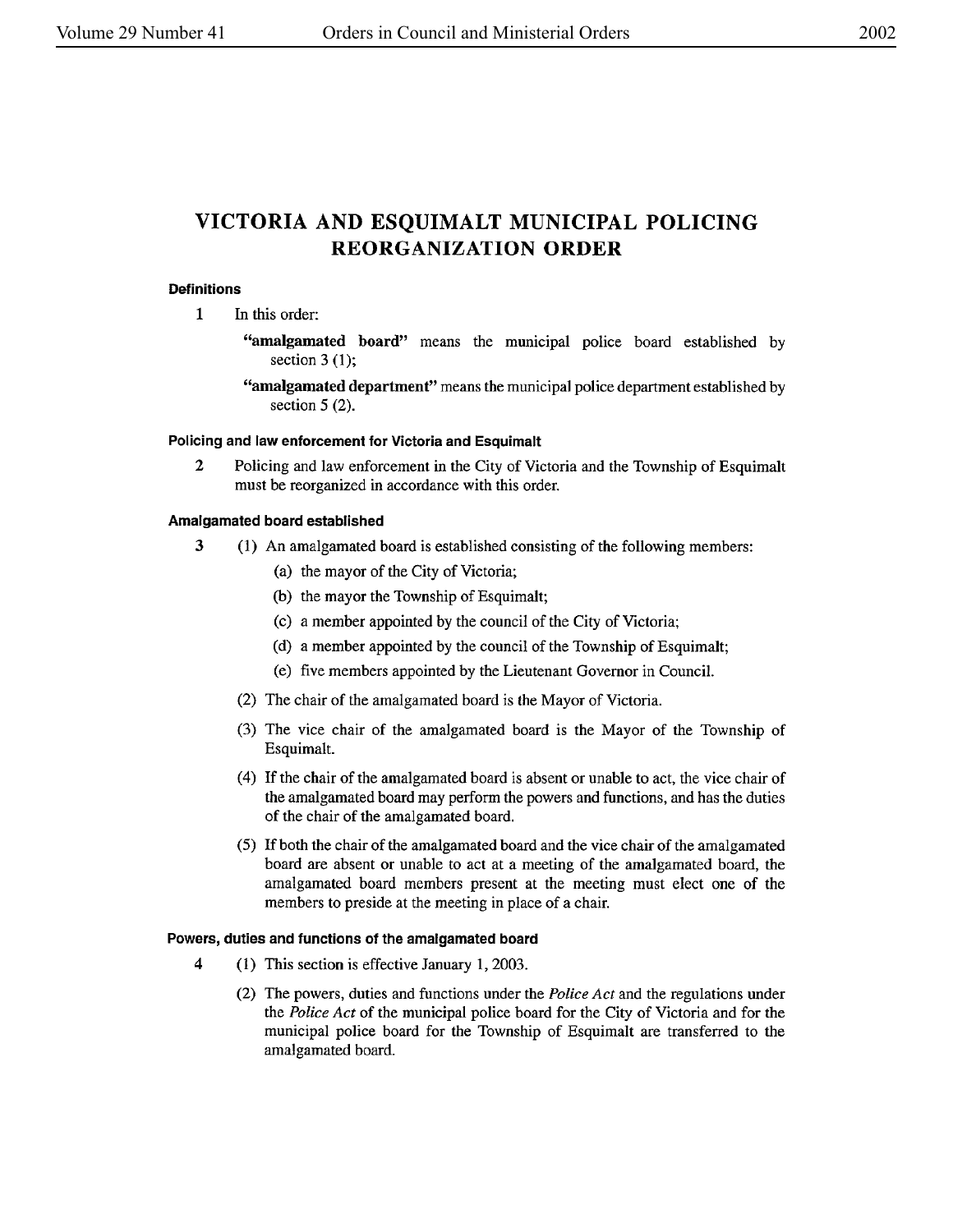(3) On the transfer under subsection (2). the municipal police board for the City of Victoria and for the Township of Esquimalt are disbanded.

#### **Amalgamated department established**

- 5 (1) This section is effective January 1, 2003.
	- (2) The municipal police department of the City of Victoria and the municipal police department of the Township of Esquimalt are amalgamated to establish an amalgamated municipal police department for both the City of Victoria and the Township of Esquimalt.
	- (3) The powers, duties and functions of the amalgamated department, its chief constable, its constables and its employees
		- (a) are those established by the *Police Act* and regulations under the *Police Act*  for a municipal police department, its chief constable, its constables and its employees respectively, and
		- (b) apply to the combined area of the City of Victoria and the Township of Esquimalt.
		- ( 4) The constables and employees employed in the municipal police department of the City of Victoria or in the municipal police department of the Township of Esquimalt on the amalgamation under subsection (2) become constables and employees respectively of the amalgamated board and in the amalgamated department.
		- (5) The amalgamated board must appoint a chief constable for the amalgamated board.

#### **Division of expenditures for the amalgamated board and the amalgamated department**

- **6** (1) The Corporation of the City of Victoria and the Corporation of the Township of Esquimalt are liable for the expenditures necessary on and after January 1, 2003 for the provision, in accordance with the *Police Act* and the regulations under the *Police Act,* of
	- (a) policing and law enforcement in the combined area of the City of Victoria and the Township of Esquimalt through the amalgamated department
		- (i) to adequately enforce municipal bylaws, the criminal law and the laws of British Columbia, and
		- (ii) to maintain law and order in that combined area, and
	- (b) adequate accommodation, equipment and supplies for
		- (i) the operations of and use by the amalgamated department required under paragraph (a), and
		- (ii) the detention of persons required to be held in police custody other than on behalf of the government.
	- (2) The allocation of responsibility for the expenditures under subsection ( 1) between the Corporation of the City of Victoria and the Corporation of the Township of Esquimalt is based on a converted assessment unless the 2 councils agree on a different allocation of this responsibility between the corporations.